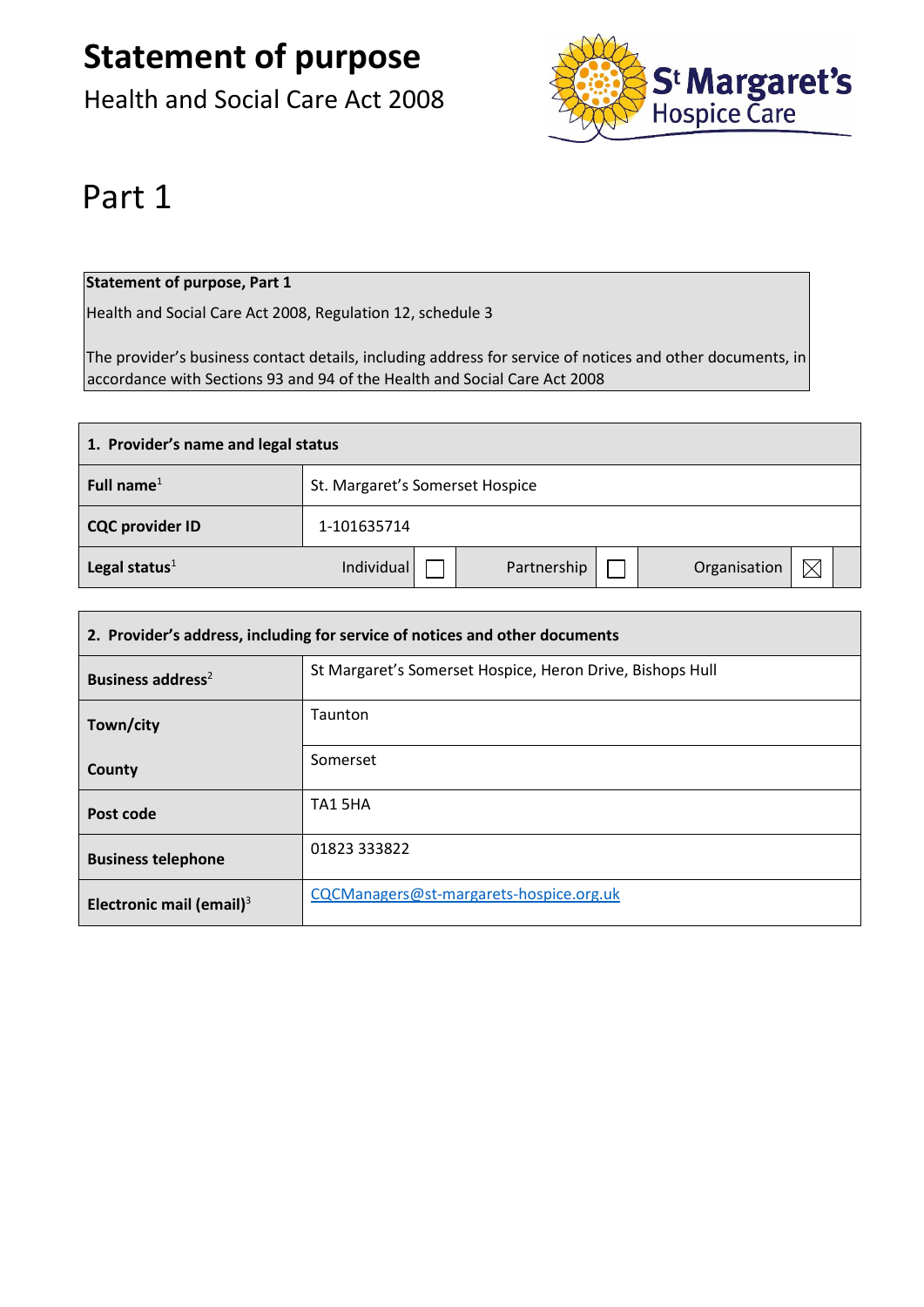## Health and Social Care Act 2008



## Part 2 - Aims and objectives

### **Aims and objectives**

*What are your aims and objectives in providing the regulated activities and locations shown in part 3 of this statement of purpose*

Our mission is to extend the reach and availability of our expertise, to enable compassionate, joined up care for our whole community

Our vision is for a community that values life and provides the best care for dying people and those close to them

Our aim is to recognise and address the impacts on quality of life for patients and their families, carers and friends. Our focus is not purely on end-of-life; we provide advanced symptom control to maximise quality of life and strive to make each day count for those who need our support.

Our values are dedicated to making each day count for all of our patients and their families, always putting the needs of patients first and being compassionate and caring. We believe in being respectful, open and honest whilst demonstrating an empathetic approach to our patients, their families and carers as they face the challenge of their lifetime. Our values are strongly embedded throughout the organisation. We are:

- patient centred
- compassionate
- respectful
- self-aware
- brave
- informed and driven

Our strategic objectives are to ensure that St Margaret's Hospice will

- make our care more accessible to all
- drive engagement with our community to improve the way end of life care is delivered
- attract, develop and retain a compassionate, engaged and flexible workforce
- be an organisation where all staff and volunteers will flourish and thrive
- achieve financial stability
- learn and continually improve the quality and impact of all that we do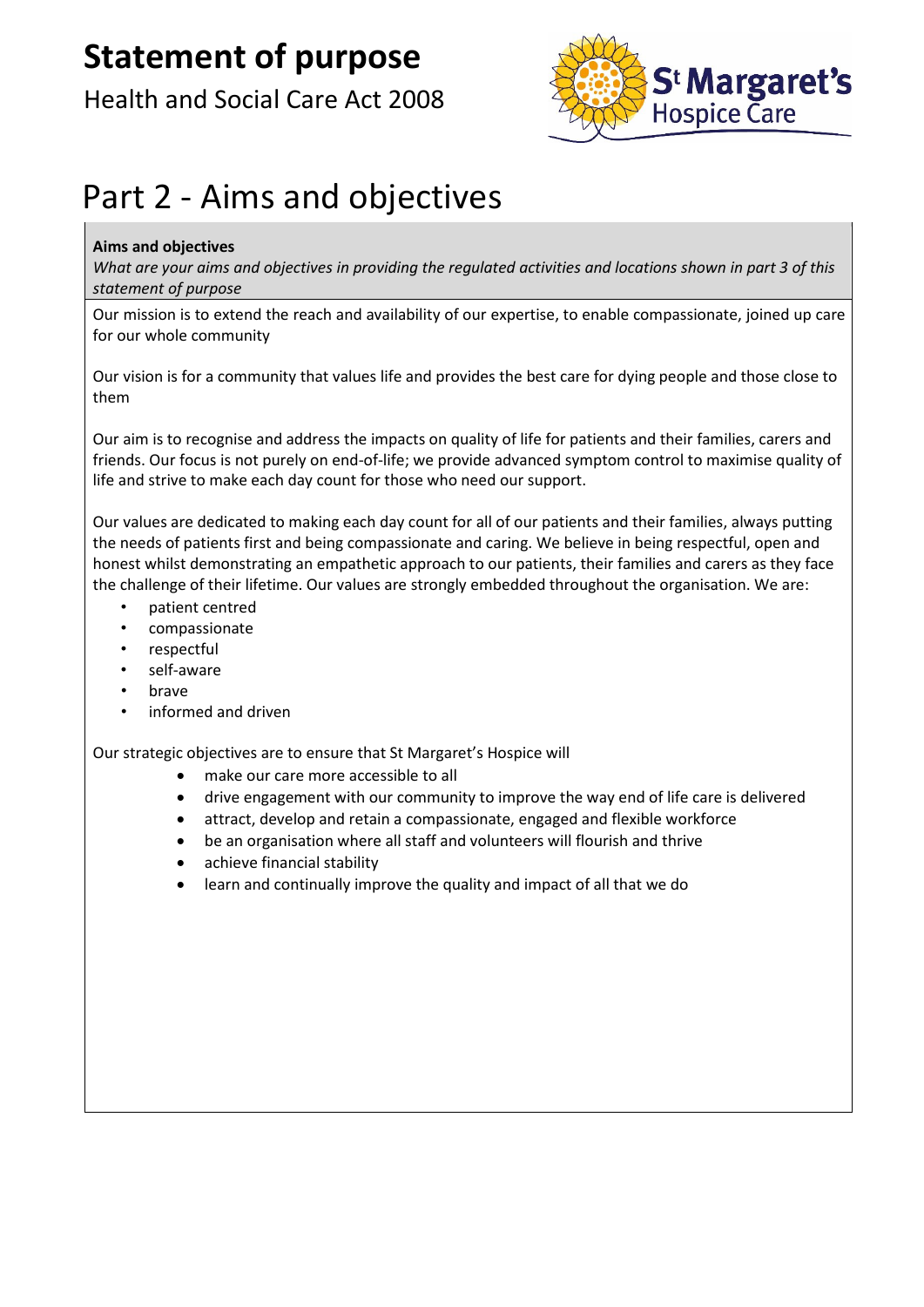Health and Social Care Act 2008



## Part 3 - Location

| The information below is for location no.: | 1-117267092                                   | of a total of: | $\mathbf{1}$ | locations |
|--------------------------------------------|-----------------------------------------------|----------------|--------------|-----------|
|                                            |                                               |                |              |           |
| Name of location                           | Taunton                                       |                |              |           |
| <b>Address</b>                             | Heron Drive, Bishops Hull, Taunton, Somerset, |                |              |           |
| Postcode                                   | TA1 5HA                                       |                |              |           |
| <b>Telephone</b>                           | 01823 333822                                  |                |              |           |
| <b>Email</b>                               | CQCManagers@st-margarets-hospice.org.uk       |                |              |           |

### **Description of the location**

(The premises and the area around them, access, adaptations, equipment, facilities, suitability for relevant special needs, staffing & qualifications etc.)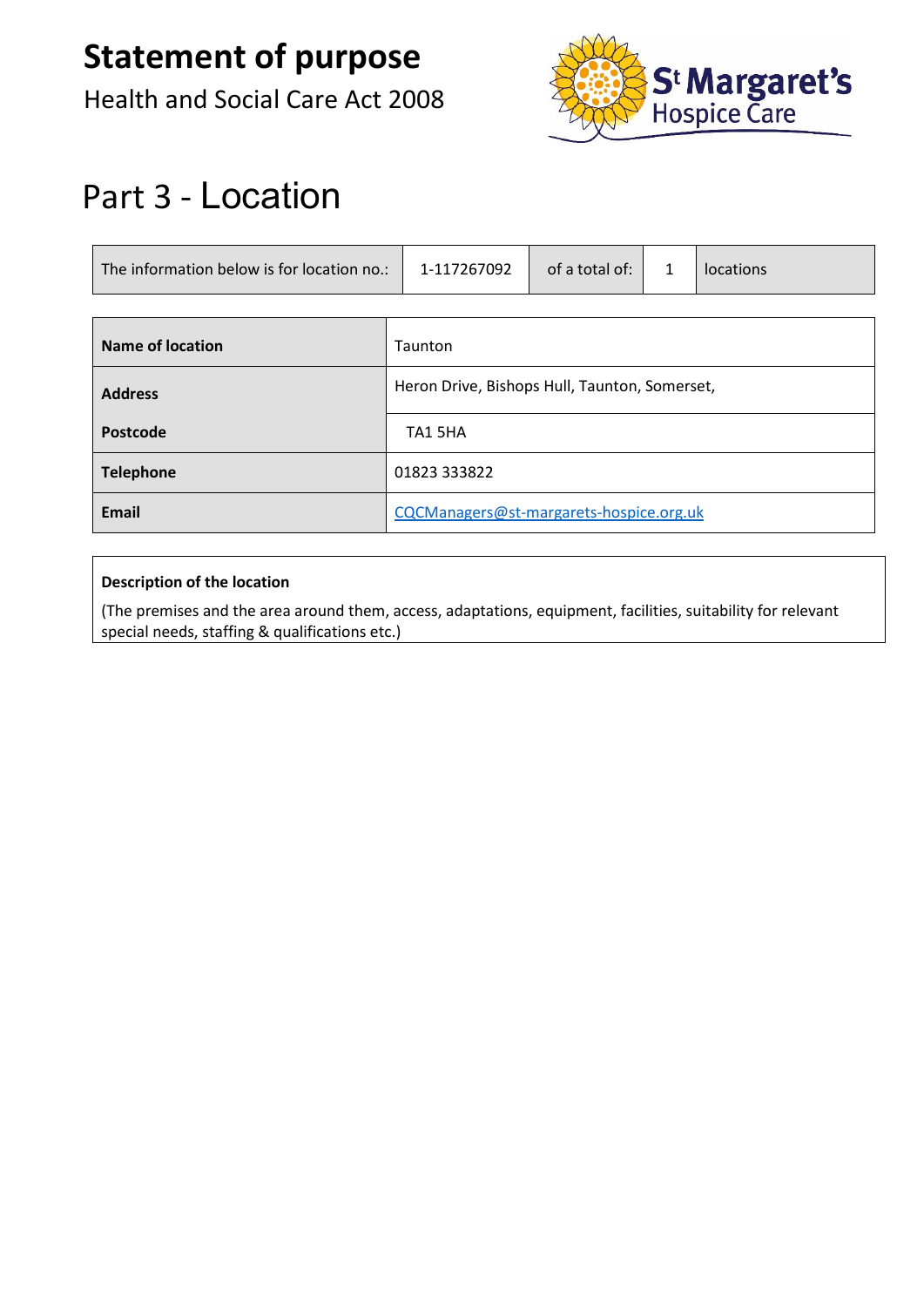### Health and Social Care Act 2008



St Margaret's Hospice Care has two buildings, one in Taunton and one in Yeovil. They operate together with Taunton being the head office and the main site from which services operate. Work undertaken from both sites are governed by the same leadership and policies & therefore are not required to be registered as separate locations with the CQC.

### **The inpatient unit**

The inpatient unit in Taunton provides symptom control and end of life care for patients with complex needs. The needs of the patients coming into the inpatient unit are increasingly specialised, as more end of life care is supported and provided within the community. The vast majority of patients are admitted from home directly to the hospice, ensuring specialist care is provided in a timely manner for patients while reducing admissions to the hospitals in the county.

Multidisciplinary teams of doctors, nurses, therapists, supportive care, hotel services staff and volunteers strive to provide the best possible holistic care in homely and comfortable surroundings. Whilst the unit is designed to comply with health and safety and infection control regulations, every effort has been made to maintain a warm, welcoming and friendly atmosphere to meet the needs of patients and families. The accommodation is spacious, light and airy and consists of two four bedded bays with curtains around each bed with adjoining bathroom in each bay. There are eight single rooms with en-suite shower facilities. In addition there are 2 bathrooms which have assisted baths and are equipped with hoists, lifting aids and flexible washing/bathing systems. All beds are specialist profiling beds, with falls prevention beds and mats, high-low beds, pressure relieving mattresses and cushions and recliner chairs. When required additional specialist equipment is hired for individual patient need, eg bariatric beds. Equipment is assessed and allocated according to clinical need. Hoists and specialist pieces of equipment are available for moving patients, staff are fully trained in the use of all equipment and in assessing the most appropriate option for each patient. Wheelchairs are available for temporary use for inpatients.

A sophisticated nurse call bell system, falls mats, ceiling hoisting, CCTV and other safety equipment are in place to protect patient safety, provide patient comfort and promote patient independence. Equipment is also used to aid sensory impairment including a hearing loop system and various communication systems.

All rooms and bays have access onto an outside space, either the inner courtyard or perimeter gardens.

A wide range of complementary therapies, such as aromatherapy, massage, reflexology and reiki is available for patients and carers in fully equipped complementary therapy rooms. Soft music and sensory lighting helps to create an atmosphere of calm and wellbeing.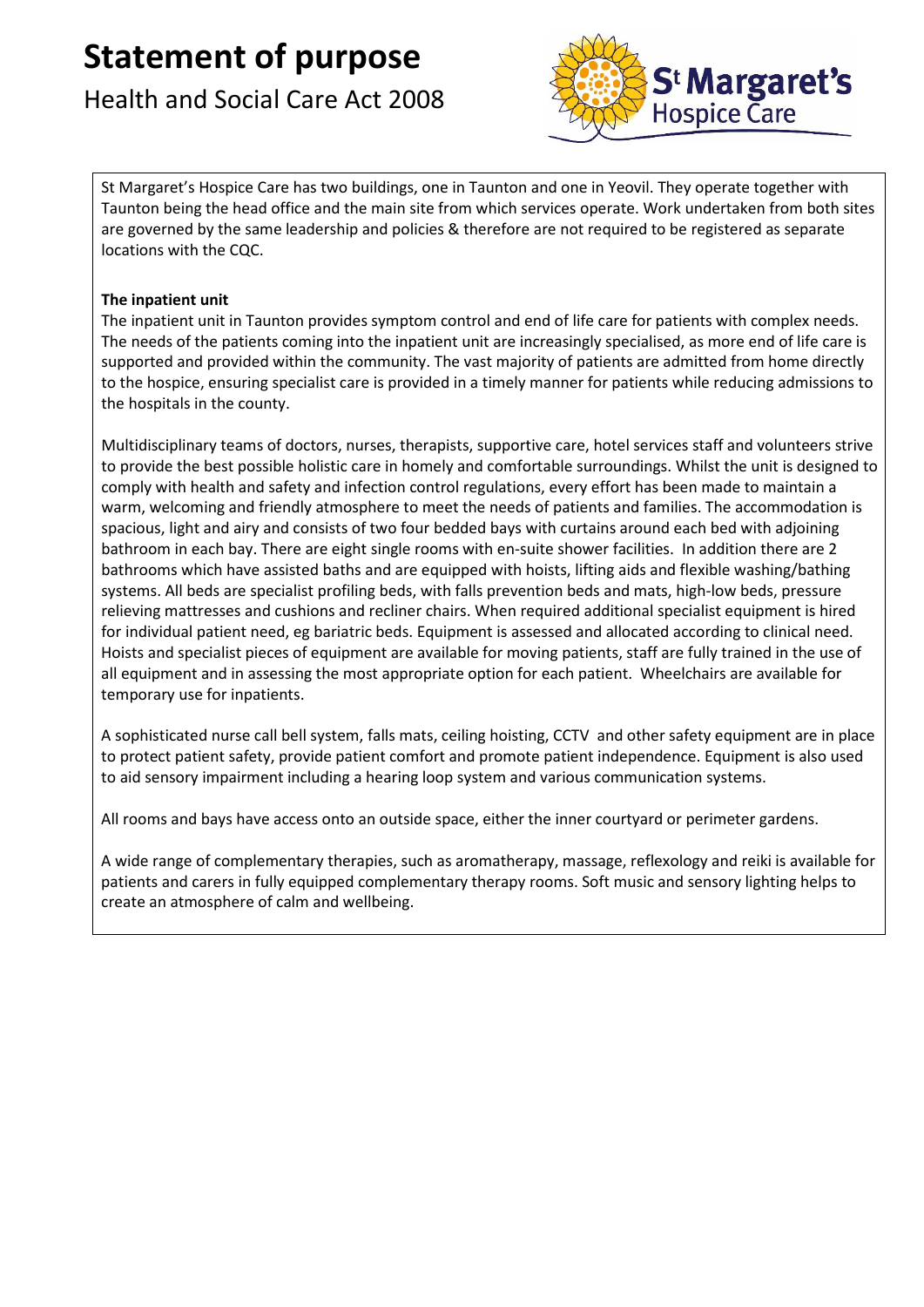## Health and Social Care Act 2008



A dedicated Sanctuary is available at all times for quiet contemplation, reflection and short ecumenical services. It is designed to meet the spiritual needs of all patients including those with a faith or those without.

There are facilities for some family members to stay overnight as necessary. This includes pull down beds in some rooms and beds which can be put up wherever necessary.

A patient smoking room is located outside as a lean to structure at the back of the unit. The patient smoking room is within easy distance and accessible for patients. The smoking room is locked at all times, patients gain access to the smoking room on request from the nursing staff and it includes extraction fans an assistance call system and cctv.

A fully equipped clinical skills room is located on the inpatient unit. This is used for training purposes by the Practice Development and Learning Facilitator and staff.

### **Sunflower Suite**

The sunflower suite is specifically used to prepare patients, carers and families for discharge. The suite is designed to mimic a home environment, accommodation includes a kitchen, living room, dining facilities, hall, bathroom with shower and bedroom. The rooms are fully equipped and designed to encourage patients to maintain their independence and practice daily living skills as they prepare for discharge. The suite is beautifully designed and creates a homely feel. The view overlooks an aspect of the garden with space to sit outside. Patients can call for help using the patient alarm system which is linked into the inpatient unit. This mimics a 'piper' alarm system which is often found in people's homes.

#### **Sunflower Centre Day Hospice and outpatient services.**

Patients tell us that they come to St. Margaret's Day Hospices to 'forget their illnesses and be uplifted by the other patients, volunteers and staff' that they meet each week. Our day hospice services are a highly valued part of the care provided to patients and families. Led by the therapy team leads, a programme of goal focused activity and classes across the week is available to both inpatients and outpatients, with physiotherapists on hand to guide patients through the gym facilities located in the day hospice. Growing numbers of patients with a non-cancer diagnosis are accessing the day hospice facilities. The courses and activities enable patients to remain as independent and in control as possible. Support groups take place regularly for patients, carers or others not known to other hospice services.

The centres in Taunton and Yeovil are open Monday to Wednesday from 9.30 am to 4.30 pm and provide emotional, spiritual and social support, symptom control and management, rehabilitative palliative care programmes, as well as a range of complementary therapies. Practical advice on nutrition, rehabilitation, finance and benefits is also available. The centres are well equipped providing room for diversional therapy, physiotherapy, dining room and space for social interaction as well as a room enabling private conversations. The services are provided in a lively and vibrant atmosphere where patients and carers can have memorable times, enjoy new interests and hobbies, socialise and meet up with others with advanced life-limiting illnesses. Patients attending the day hospice services are encouraged to consider what they hope to achieve from attending and staff help them work towards this. It can be physical, emotional, family or finance related, or involve beginning to plan for the future, through advance care planning. The staff, supported by a team of volunteers, provide social and physical activities where appropriate with a changing programme of events. Both centres have access to beautiful gardens which are there to be enjoyed during the Sunflower Centre opening hours. Light snacks are available and free to patients during the day with lunch served between 12.30 and 1.30 pm. The food offered is made to order, cooked freshly on the premises. Parking is available at both sites, including disability spaces near the entrances.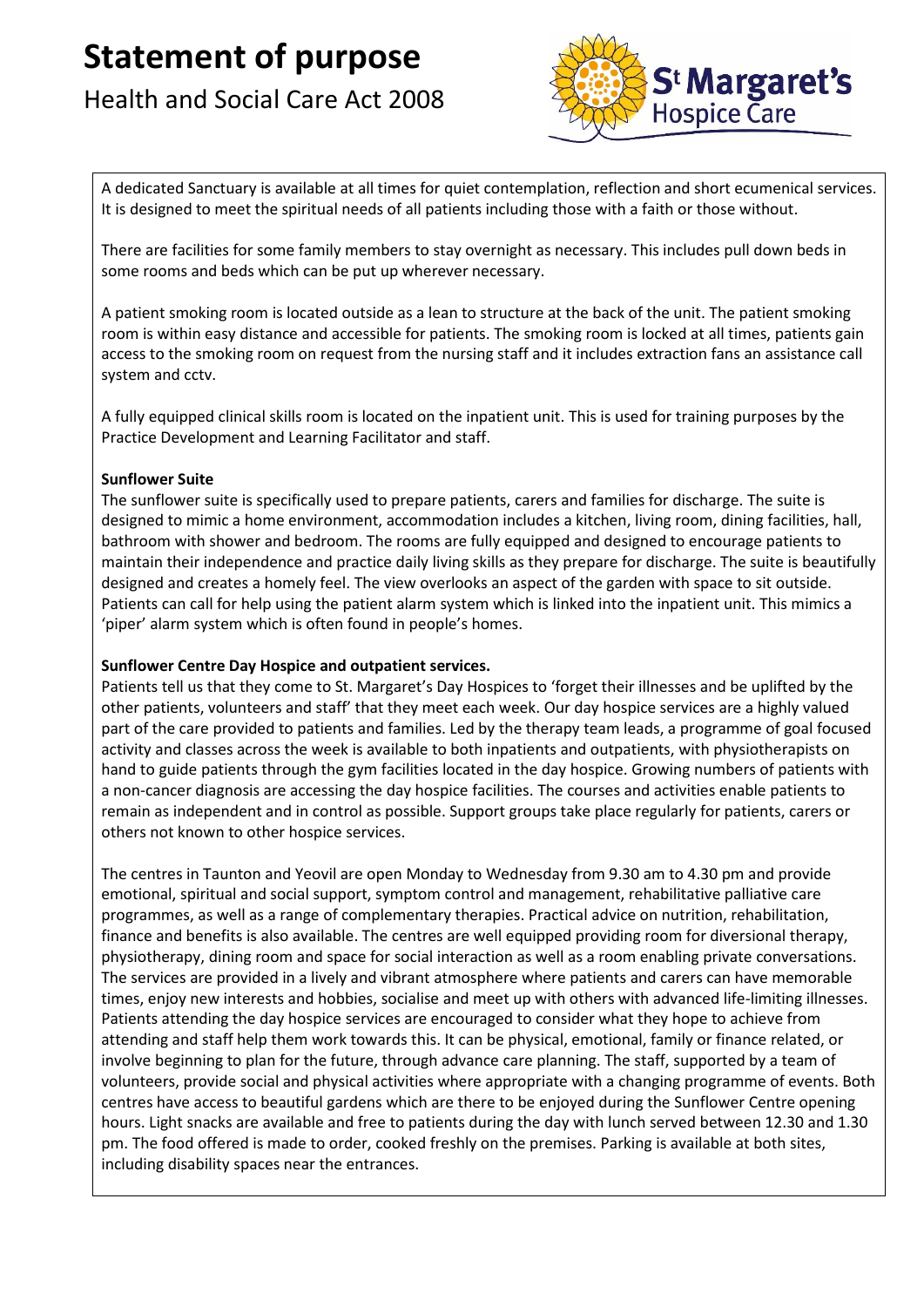## Health and Social Care Act 2008



Our outpatient clinics are increasing not only within the hospices in Taunton and Yeovil but also in other community locations across the county, alongside consultant, district nursing and GP colleagues within the Primary Care Networks. Outpatient therapy clinics operate out of both units, staff are trained to provide bespoke programmes on breathlessness, pain management concerns, anxiety, fatigue, and have access to specialist equipment for specific treatments, exercise programmes and rehabilitation,

### **Lymphoedema Service**

The lymphoedema service based at St. Margaret's Hospice is nationally recognised for its specialism and ability to treat people with complex needs along with innovative monitoring to detect sub clinical presentation of lymphoedema in patients at high risk following some surgical procedures. The team has engaged in further community training and support this year, with staff from other community services enjoying placements within the team.

The lymphoedema staff are trained to provide skincare, exercise, simple lymphatic drainage and hosiery service. The team work in designated treatment rooms on both sites which are fully equipped and designed to promote the best possible care for patients. On occasion patients under the age of 18 are treated by the St Margaret's Hospice Lymphoedema service under the direction of the specialist paediatric lymphoedema team at St George's Hospital, London.

### **Central Referral Centre**

Referrals to all St. Margaret's services come into the Central Referral Centre (CRC). This is a fully equipped centre with a state of the art communication system. The aim of the sophisticated technology is to receive and process referrals, control the flow of calls, record the conversations for training and governance purposes and provide real time statistics on the performance of the CRC staff. E-referrals are also processed within CRC. Investment in this system to centralise referrals has improved the referral process both for patients and referrers. The environment is busy but controlled, headphones are provided and sound boards in place to aid effective working.

Utilising the technology in place for CRC, the 24 hour advice and response line provides access for patients, families, carers and other health or social care providers. The advice line has dedicated staffing in hours by a CNS and from 4pm to 12midnight Monday to Friday and from 7am to 12 midnight at weekends and bank holidays by a palliative care registered nurse. Overnight the advice line is supported by the IPU registered nurses with a palliative medicine consultant on call for further advice or support.

### **Community service**

We have five hospice community teams providing advice, care and support to patients and their families across the county. St. Margaret's community teams include support from a wide team of clinicians in many different roles, along with the developing Primary Care Networks and the GPs, district nursing and care agency colleagues within them. In addition to the 'in hours' advice and support, out of hours the team provide support to patients, families, care homes, hospitals and community services via the advice and response line. Our teams are constantly developing their knowledge and skills to further support patient care in the community. We have a number of staff working as nurse prescribers in the community, assessing, reviewing and prescribing medication for patients in their own homes. This enables timely symptom control for patients in the community and support for the wider community regarding end of life care medications.

### **Supporting Care Homes**

Relationships and support to care homes across Somerset continues to grow. A programme of education has been rolled out to care homes with more care homes requesting that the course is repeated. Delegates reported that their knowledge had improved as a result of the course with over 70% evaluating the whole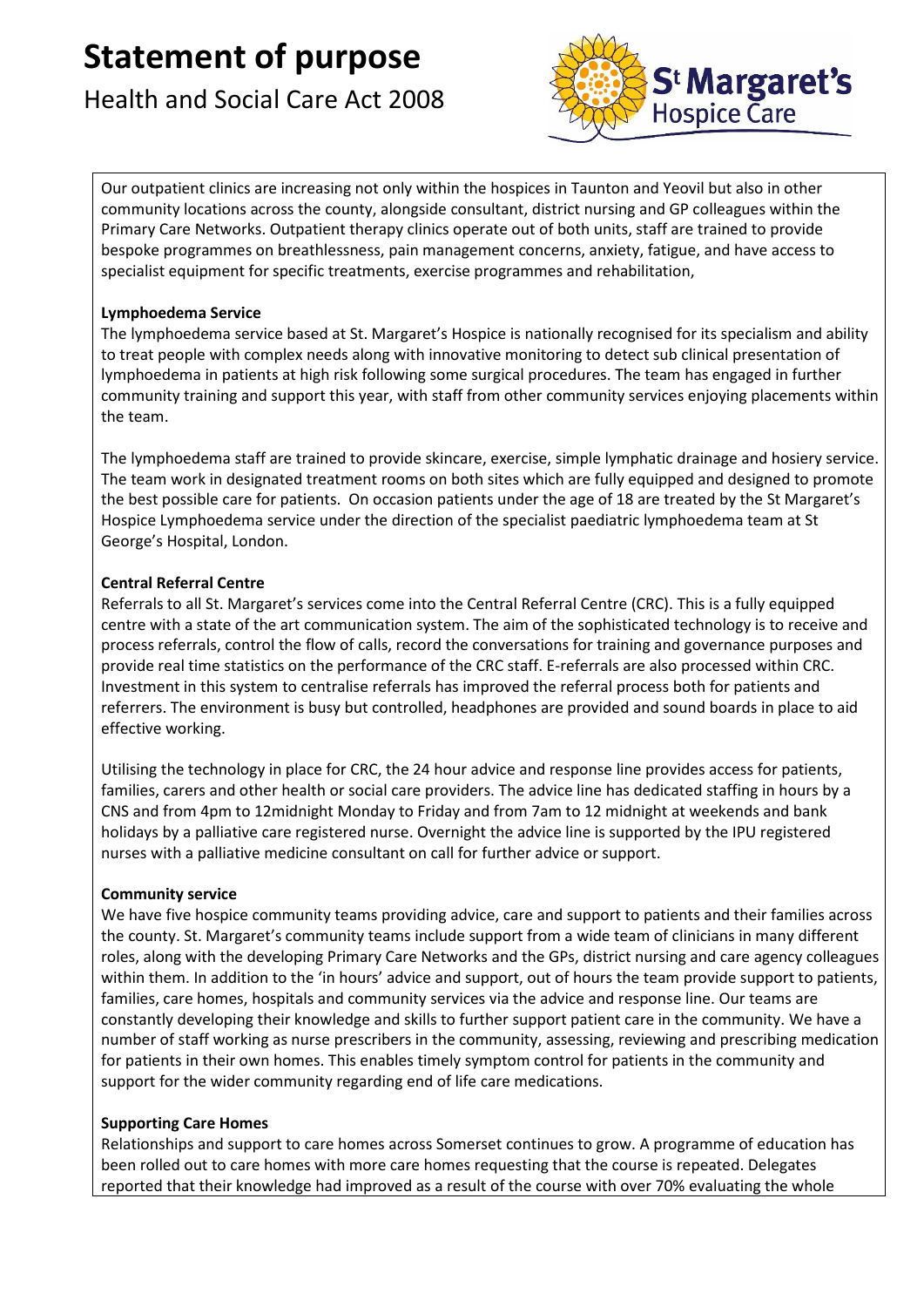## Health and Social Care Act 2008



course as 'excellent'. We continue to encourage care homes to access our services for their residents, as together we strive to ensure that their residents are supported in the right setting at the end of life.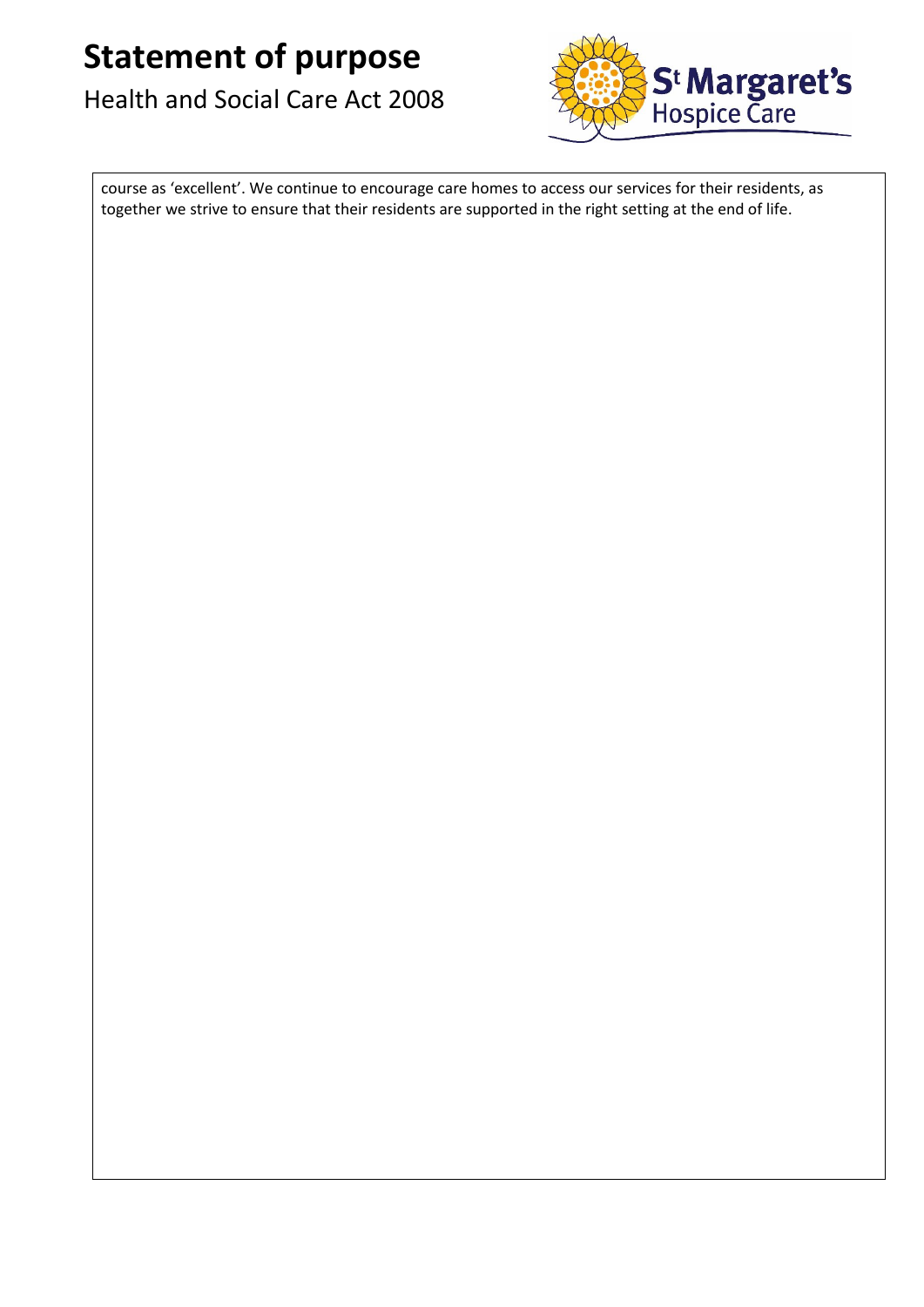## Health and Social Care Act 2008



We have launched Project ECHO as a means to develop communities of practice to promote collective learning and provide mentoring and education to care homes across Somerset and to wider community services. This approach to connecting a specific community of practice uses readily available technology and has enabled St. Margaret's Hospice to connect participants from different settings, enabling them to see, hear and learn from each other. Sessions run monthly and all care homes in Somerset have been invited to join, free of charge. The second network with community services is a multi-professional, multi setting network

### **Families and carers.**

We recognise the important and often very difficult, role that families take on as carers when a loved one becomes less well. We have reviewed the way in which we can help carers in their own communities, in a more meaningful way. We recognise that the most disadvantaged and vulnerable are also those families and carers who struggle to access services when they are a distance away from the hospice hubs.

Growing stronger, more compassionate communities within Somerset is important to St. Margaret's and there has been much joint working over the past year with other services including village, community and carer agents across the county to support people in their local areas. Isolation and not knowing what help is available is a challenge for people living in rural communities. Acknowledging the challenge that people have to travel to access services in Taunton or Yeovil, our wider carer support is becoming more mobile and working in partnership with local initiatives in all parts of Somerset. The support and community coordinator now attends Talking Cafes, PCN meetings, carer support and information events and community volunteer forums across the county alongside other services in addition to the direct support that they provide to carers. Staff are actively engaging with the neighbourhood developments in the county to ensure that advice, support and signposting is available not only to patients and carers, but also to other services in the county who may not be aware of the breadth of hospice services, helping patients and families prepare, plan and remain in control of their end of life wishes.

### **Bereavement and Family Support**

We have dedicated space in both hospice hubs for the bereavement and family support teams. The Bereavement team provide support and counselling through face to face, group and telephone services, with both paid and volunteer staff providing these services. We have seen a marked increase in referrals to the bereavement service and the family support service this year, highlighting not only the need that exists in the county, but also an increasing awareness that many families will benefit from support and help. Young family and teenage support has increased indirectly through growing links and training within schools and colleges and directly with facilities across the county being used to enable young people to come together, virtually and face to face in settings that are away from the hospice or their home environment. Group weekend Samara programmes continue where bereaved young people come together for peer support, focused activities and an opportunity to 'ask the Dr' anything that they felt was not addressed for them. The team support parents and carers to talk to children and young people about their parents' life limiting illness, so that they can understand what is happening. Often unseen as carers, these young people have opportunity to step back from family responsibilities, meet with others in similar situations and have help coming to terms with being a teenager or young adult and the impact that the loss of a loved one is having on them.

### **Staffing and qualifications**

Each clinical service is run by suitably qualified staff who are recruited using "safer recruitment" guidelines. Staff undertake a comprehensive induction programme. Training needs are identified at interview, appropriate training put in place and reviewed at the annual appraisal meeting. Two well-equipped academies provide facilities which are conducive to learning and continuous professional development. Support and supervision to promote health and wellbeing and prevent burn out are provided to cover different needs. New members of staff who have joined the inpatient team have brought additional skills and experience from other clinical settings; all are united in their desire to provide the best possible care, based what is most important to each patient and their family.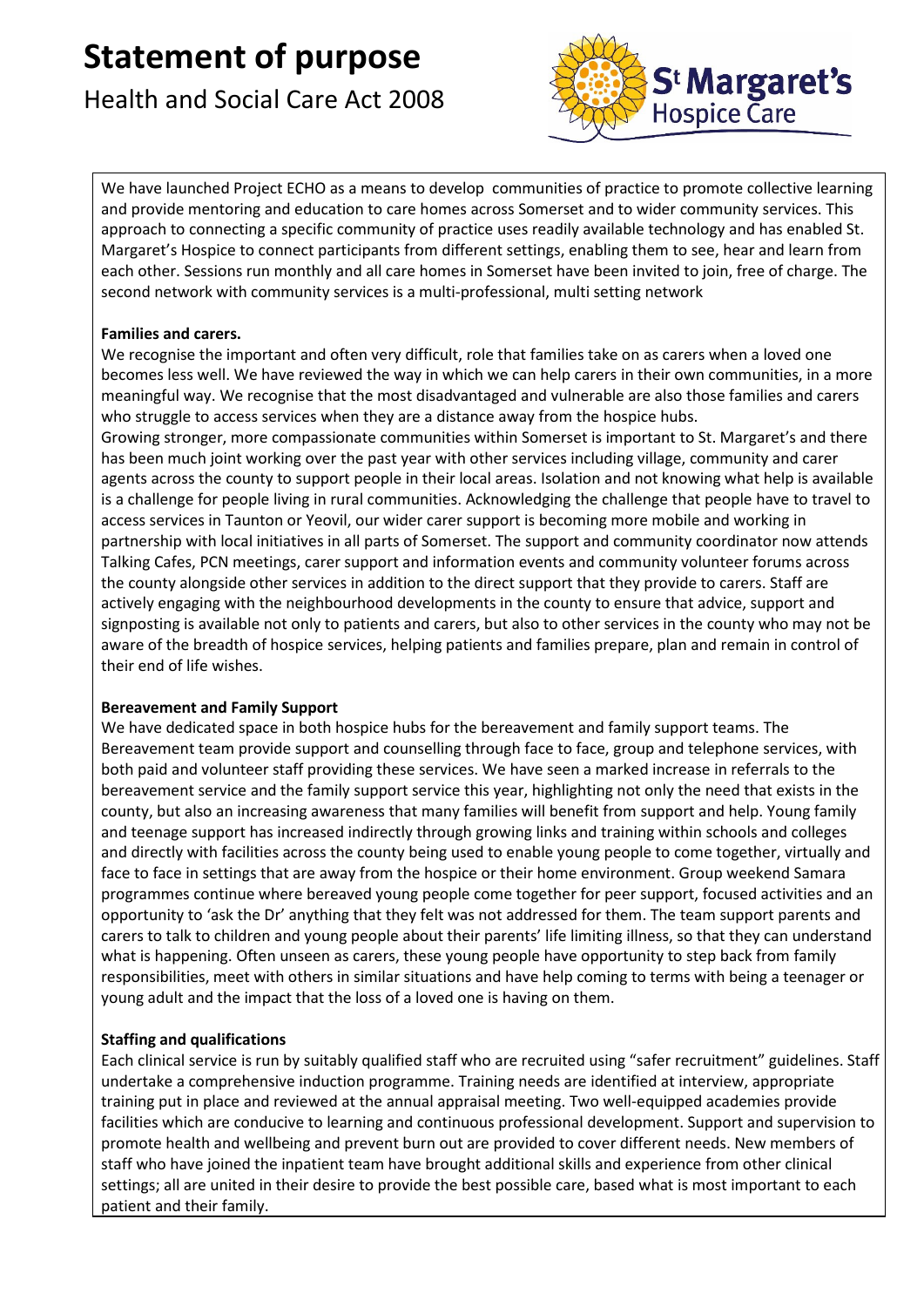## Health and Social Care Act 2008



The clinical areas support placements for GP trainees, Palliative Medicine SpRs, nursing, medical and nursing associate training.

Staffing levels are rostered to be over and above the safe staffing levels outlined by the Royal College of Nursing (2014).

In March 2020, our clinical services were reviewed and adjusted where necessary to comply with the government guidance as a result of the COVID-19 pandemic. Our services remain under review to ensure they are COVID safe for patients, carers and staff in every setting including inpatient, community and outpatients. During the lock down periods many face to face contacts were replaced with telephone and video consultations. Necessary community and outpatient visits and inpatient contacts comply with social distancing and PPE requirements. This situation continues and is under constant review with National guidelines, close links with PHE and local intelligence.

**No of approved places / overnight beds (not NHS)** 16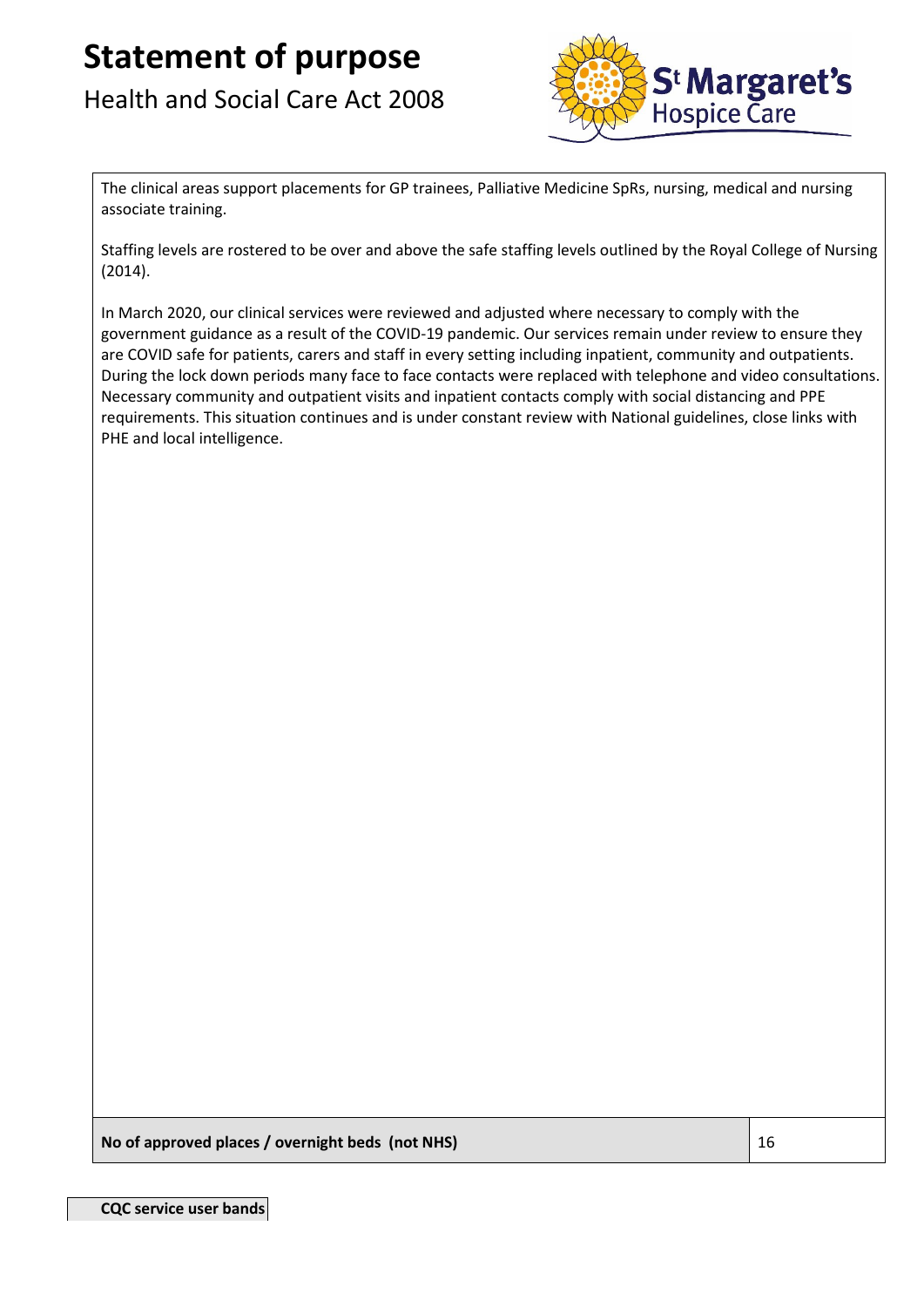## Health and Social Care Act 2008



| The people that will use this location ('The whole population' means everyone). |          |                                            |  |  |
|---------------------------------------------------------------------------------|----------|--------------------------------------------|--|--|
| Adults aged 18-65                                                               | $\times$ | Adults aged 65+                            |  |  |
| Dementia                                                                        | $\times$ | Sensory impairment                         |  |  |
|                                                                                 |          | Learning difficulties or autistic disorder |  |  |

| The CQC service type(s) provided at this location |  |
|---------------------------------------------------|--|
| Hospice services (HPS)                            |  |

| Regulated activity(ies) carried on at this location            |             |  |
|----------------------------------------------------------------|-------------|--|
|                                                                |             |  |
|                                                                |             |  |
| Treatment of disease, disorder or injury                       | $\boxtimes$ |  |
| Registered Manager(s) for this regulated activity: Clara Marks |             |  |
|                                                                | $\boxtimes$ |  |
|                                                                |             |  |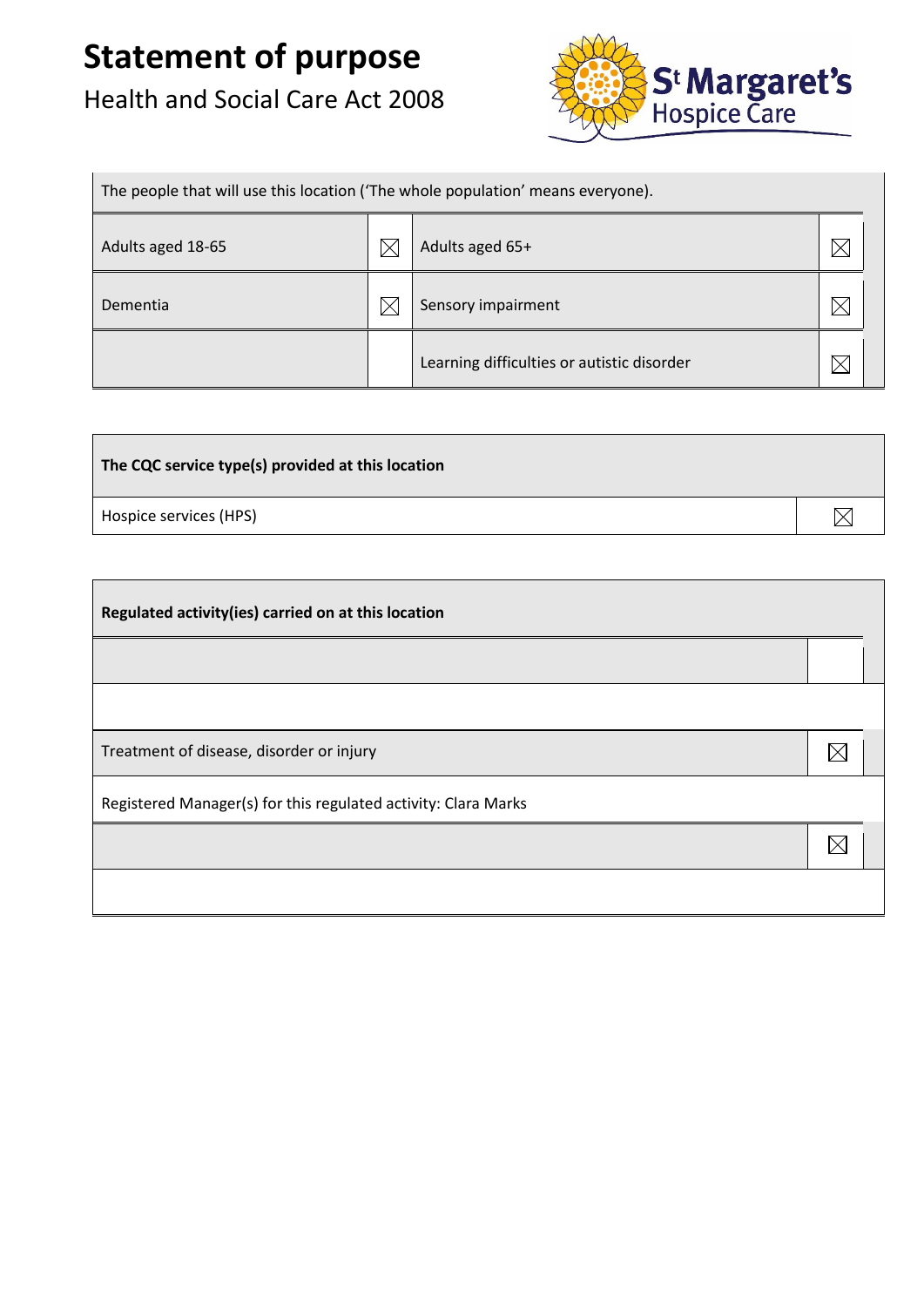Health and Social Care Act 2008



## Part 4 - Registered manager details

| The information below is for<br>manager number: | of a total of: | Managers working for<br>the<br>provider shown in part 1 |
|-------------------------------------------------|----------------|---------------------------------------------------------|
|                                                 |                |                                                         |

**1. Manager's full name** | Clara Marks

| 2. Manager's contact details              |                                                            |  |  |
|-------------------------------------------|------------------------------------------------------------|--|--|
| <b>Business address</b>                   | St. Margaret's Somerset Hospice, Heron Drive, Bishops Hull |  |  |
| Town/city                                 | Taunton                                                    |  |  |
| County                                    | Somerset                                                   |  |  |
| Post code                                 | TA1 5HA                                                    |  |  |
| <b>Business telephone</b><br>01823 346951 |                                                            |  |  |
| Manager's email address <sup>1</sup>      |                                                            |  |  |
| Clare.marks@st-margarets-hospice.org.uk   |                                                            |  |  |

### **3. Locations managed by the registered manager at 1 above**

(Please see part 3 of this statement of purpose for full details of the location(s))

|         | Name(s) of location(s) (list) | Percentage of time spent at this location |     |
|---------|-------------------------------|-------------------------------------------|-----|
| Taunton |                               |                                           | 80% |
|         |                               |                                           |     |

| 4. Regulated activity(ies) managed by this manager |  |  |
|----------------------------------------------------|--|--|
|                                                    |  |  |
| Treatment of disease, disorder or injury           |  |  |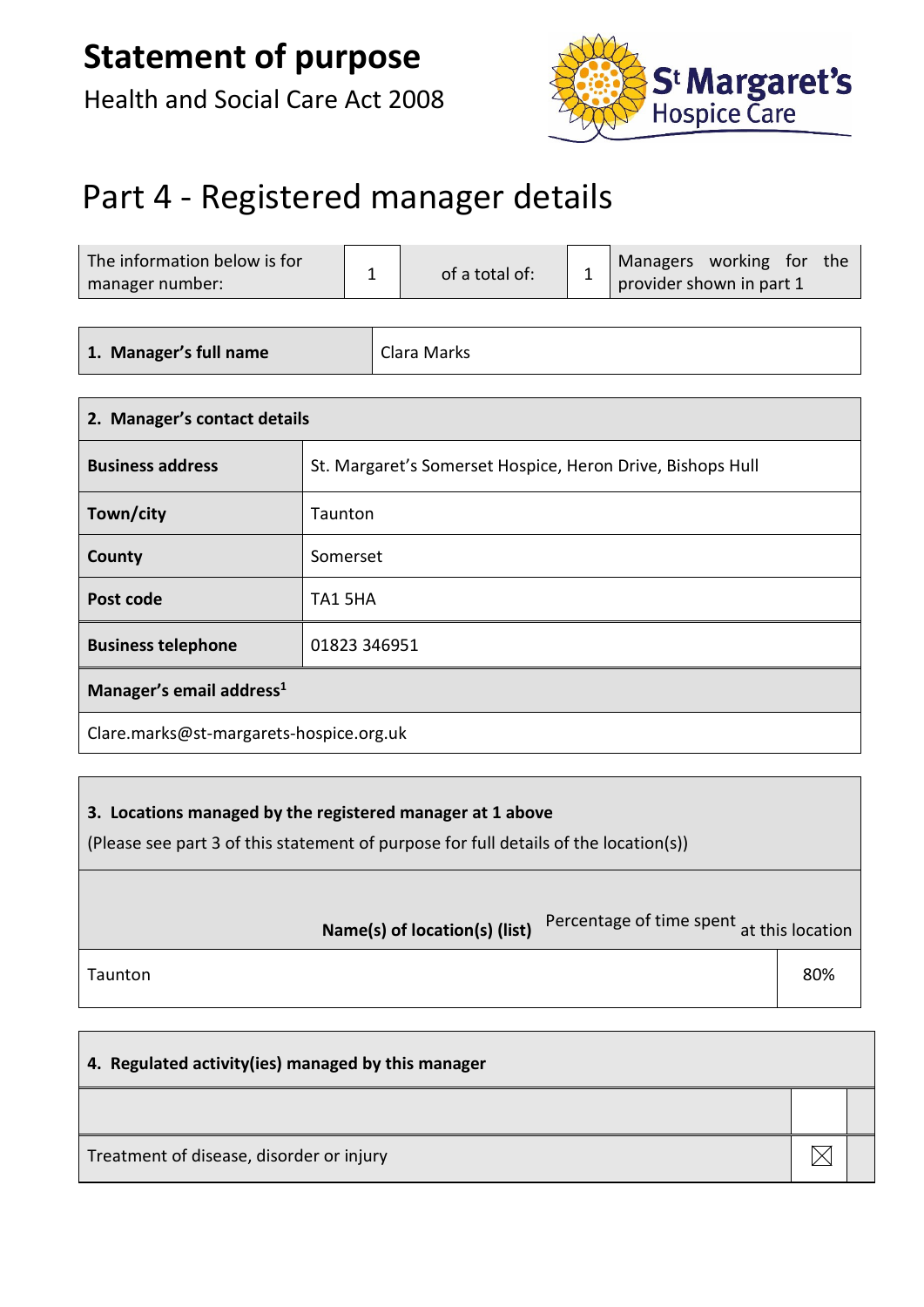Health and Social Care Act 2008



### **5. Locations, regulated activities and job shares**

Where this manager does not manage all of the regulated activities ticked / checked at 4 above at all of the locations listed at 3 above, please describe which regulated activities they manage at which locations below.

Please also describe below any job share arrangements that include or affect this manager.

## Registered manager details

| The information below is for |                | Managers working for<br>the |
|------------------------------|----------------|-----------------------------|
| manager number:              | of a total of: | provider shown in part 1    |

**1. Manager's full name**

| 2. Manager's contact details         |  |  |
|--------------------------------------|--|--|
| <b>Business address</b>              |  |  |
| Town/city                            |  |  |
| County                               |  |  |
| Post code                            |  |  |
| <b>Business telephone</b>            |  |  |
| Manager's email address <sup>1</sup> |  |  |

### **3. Locations managed by the registered manager at 1 above**

(Please see part 3 of this statement of purpose for full details of the location(s))